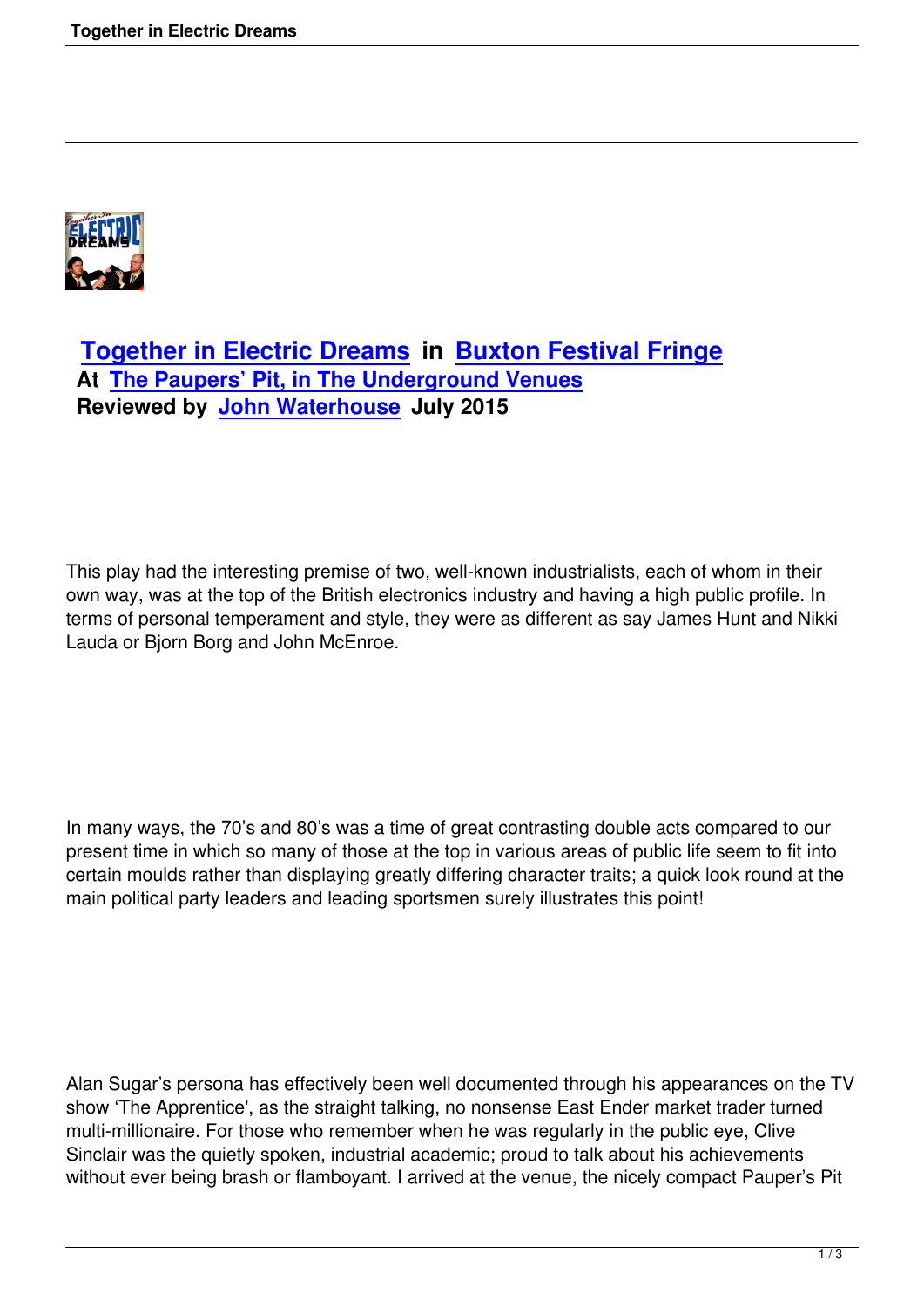Theatre, interested to see how this confrontation between two titans was going to be played out.

The play starts with Clive, 'Sir Clive', arriving early at the restaurant in a state of almost nervous tension as he goes through his proposed ways on tackling Lord Sugar, who in those days was simply 'Alan'. This was handled well but it did effectively tell the audience right from the start that Clive was on the back foot; effectively the underdog. This impression was reinforced by Alan's powerful entrance and we soon learn that the value of Clive's company had fallen massively over the last year and is in a state of heavy indebtedness.

What starts as negotiations for a business deal soon develops into statements of, if not actually ethics, certainly differing moralistic viewpoints as Clive's desire for a fair deal is matched by his concern for the jobs of workers at his Scottish factory, in contrast to Alan's overriding view that it's a tough world, governed by market competition and that maximum efficiency is ultimately in everyone's interest. It seems that Clive was driven as much by the desire to give people practical, cheap electronics as he was by simply making money.

However, the seriousness of, and also the issues behind, the business deal, are well tempered by the clever use of consistent comedy. The characters come over as real and credible in a tough environment but the contrasts between them produce frequent humour, brought over by excellent acting and timing. A good example is Alan making out he knows all about Japanese food and ordering his 'usual', only to be served bangers and mash, just as Clive is struggling with hard to digest, exotic cuisine.